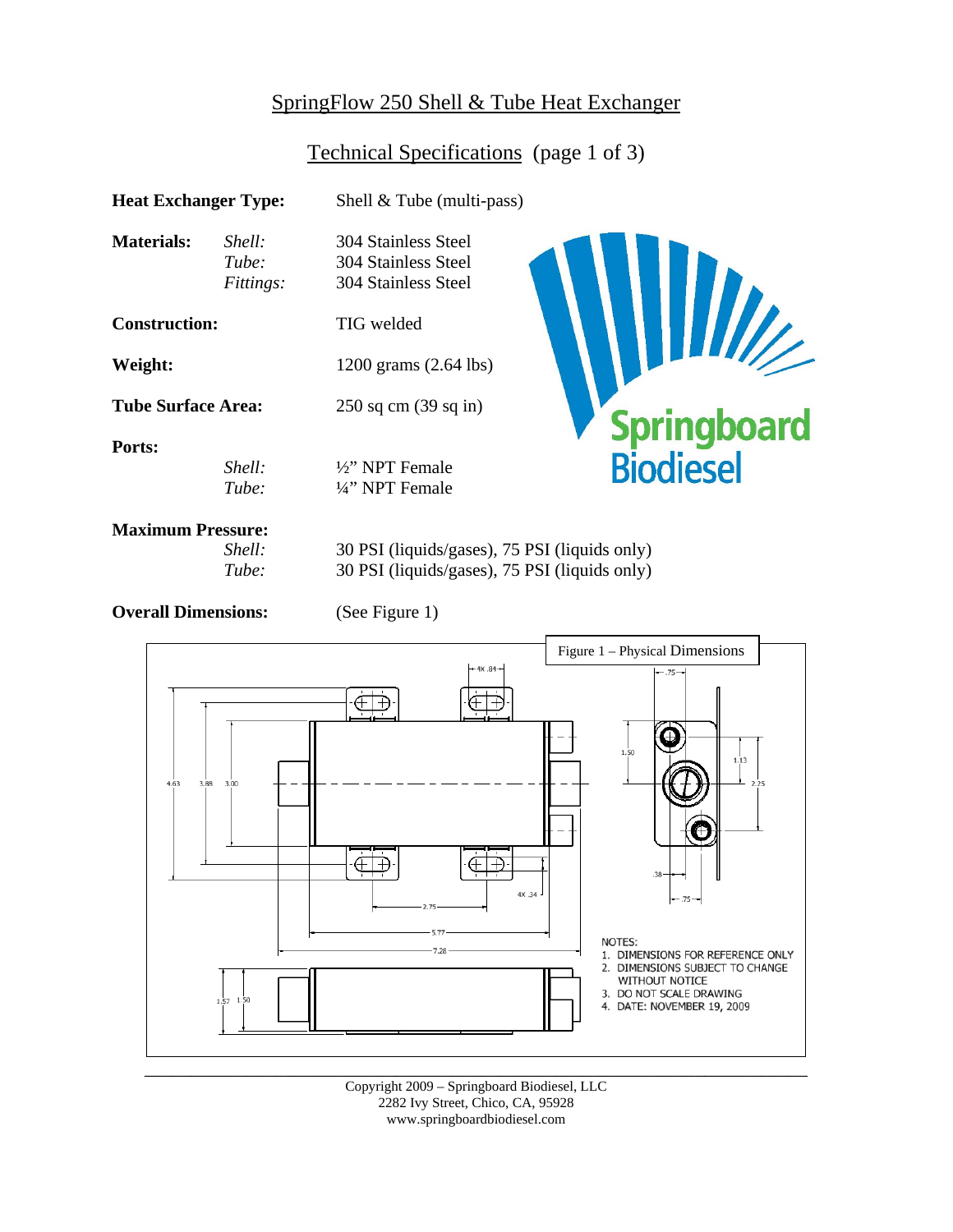#### SpringFlow 250 Shell & Tube Heat Exchanger Technical Specifications (page 2 of 3)

## **Performance:\***

*\*Charts below reflect the following parameters: Shell Side Fluid: Water (175° F) Flow Rate: 3.0 GPM* 

*Tube Side Fluid: Biodiesel* 





Charts for Reference Only

\_\_\_\_\_\_\_\_\_\_\_\_\_\_\_\_\_\_\_\_\_\_\_\_\_\_\_\_\_\_\_\_\_\_\_\_\_\_\_\_\_\_\_\_\_\_\_\_\_\_\_\_\_\_\_\_\_\_\_\_\_\_\_\_\_\_\_\_\_\_\_ Copyright 2009 – Springboard Biodiesel, LLC 2282 Ivy Street, Chico, CA, 95928 www.springboardbiodiesel.com